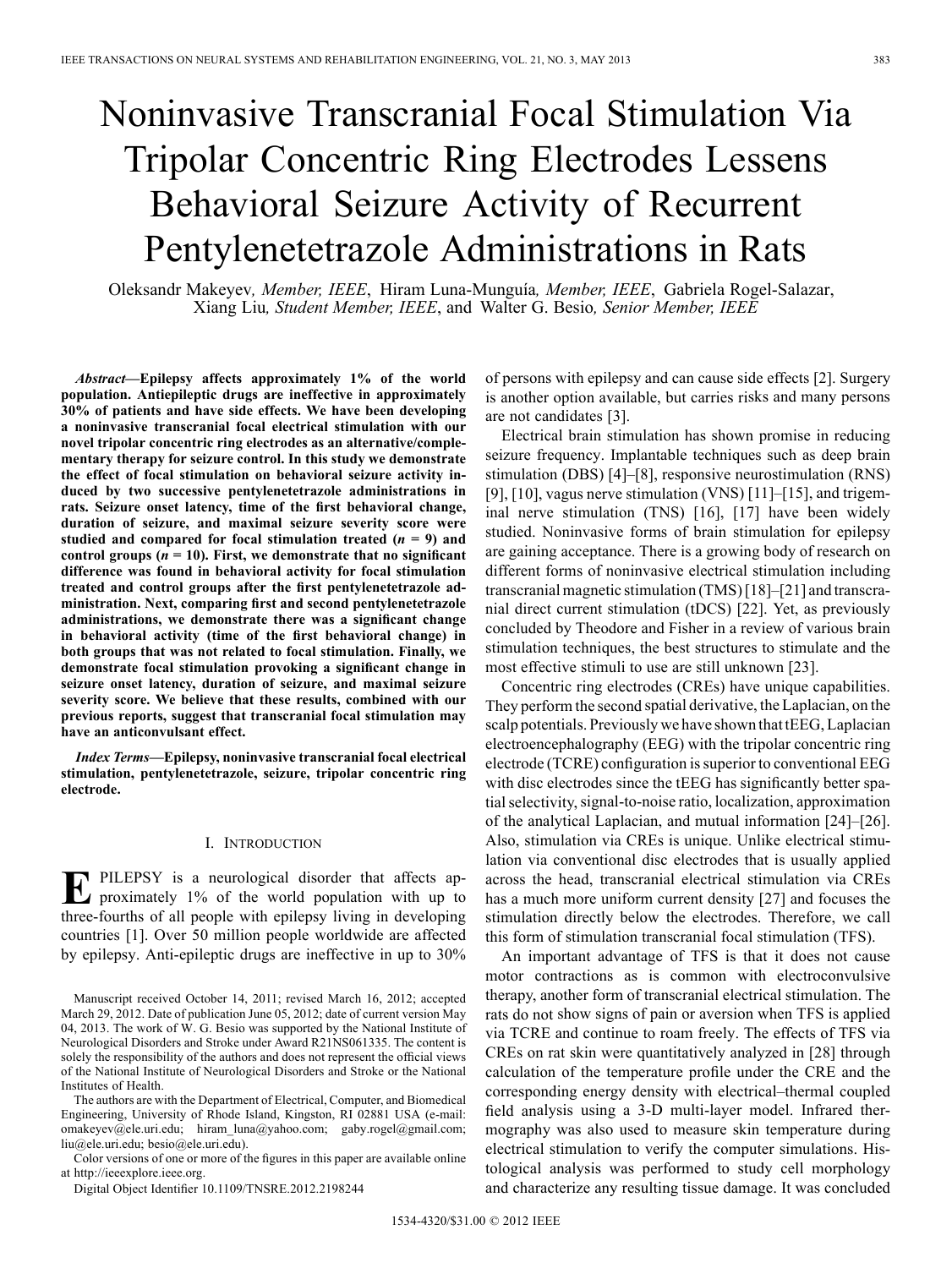that as long as the specified energy density applied through the CRE was kept below 0.92  $(A^2/cm^4s^{-1})$ , the maximum temperature will remain within the safe limits and also within the limits of the melting point of conductive paste and provide a safe current density distribution. Effects of TFS via TCRE on rat cortical integrity were studied in [29]. Histomorphological analysis was used to assess cortical areas below the TFS site for neuronal damage. Control and TFS treated animals were anaesthetized and transcardially perfused. The brains were removed, post-fixed, and cut into coronal sections. Slices were mounted on gelatinized slides, Nissl stained for brightfield analysis, and photographed with a microscope equipped with a digital camera. Images where digitized to grayscale and the integrated optical density was measured with densitometry software. No significant difference in integrated optical density values was found for control and TFS-treated rat brains and morphological analysis did not show any pyknotic neurons, cell loss, or gliosis that might confirm any neuronal damage.

Most importantly, promising results using TFS to attenuate acute seizures in a pilocarpine-induced status epilepticus (SE) model have been previously achieved by our group [30] where TFS via TCREs attenuated electrographic seizure activity toward baseline and halted the progression of behavioral seizures. Moreover, interruption of the seizure activity appeared to be a long-lasting effect and the TFS treatment significantly enhanced the survival of rats after SE. More experiments showed that TFS, after severe penicillin-induced [31] myoclonic jerks, significantly decreased their number and duration.

For further validation TFS was used in a third animal model, the pentylenetetrazole (PTZ) model, widely used for testing both seizure susceptibility and screening of new antiepileptic drugs [32]. As a first step, the potential of TFS to reduce pathological synchronization of PTZ-induced electrographic activity was studied [33]. Cross-channel coherence was used to measure synchrony changes at particular frequency bands in electrographic activity recorded from TCREs on the rat scalp. Cross-channel coherence was performed on tEEG segments recorded 1) during the pre-seizure stage, 2) after administration of PTZ, and 3) immediately after application of TFS. A significant increase in synchrony within the beta-gamma frequency bands during seizures was demonstrated as well as the potential of TFS to significantly reduce this synchrony.

Next, the potential of TFS to reduce power of PTZ-induced electrographic seizure activity was studied [34]. Grand average power spectral densities were calculated to compare different stages of seizure development. They showed a significant difference between the TFS-treated group and the control group. For the TFS-treated group, after TFS, the tEEG power spectral density was reduced further towards a pre-seizure "baseline" than it was for the control group. The difference is the most drastic in delta, theta and alpha frequency bands. The application of general likelihood ratio test showed that TFS significantly reduced the power of electrographic seizure activity in the TFS-treated group compared to controls in more than 86% of the cases.

As the next fundamental step we study the effect of TFS on PTZ-induced behavioral seizure activity. Our recent preliminary results showed that TFS caused a significant reduction in duration of myoclonic activity [35]. In this study, we expand our analysis of the effect of TFS on behavioral seizure activity and summarize our findings. The analysis is expanded in two ways. First, four different metrics were used including time of the first behavioral change, seizure onset latency, seizure duration, and maximal seizure severity score allowing better description of the effect of TFS. Second, in our preliminary study two independent groups of animals were used. The PTZ was administered to animals in both groups only once with only the TFS-treated group receiving TFS but not the control group. This approach does not account for variability (resistance to PTZ, etc.) among the animals of the two groups potentially obscuring the effect of TFS. The only way to reduce the effect of this factor is to average the results for larger numbers of animals in each group as was attempted in our preliminary study ( $n = 14$  and  $n = 21$  for TFS-treated and control groups, respectively) [35]. In this study, we use a different experimental design administering PTZ to the animals in both groups twice and giving TFS to the animals in the TFS-treated group after the second PTZ administration only. This approach allows us to compare the results from the first PTZ administration in the TFS-treated and control groups confirming that there is no significant difference between controls and TFS-treated groups. After that we use the results for the first seizure as a baseline to study the difference between the first and the second PTZ-induced seizures in each group separately. Finally, we compare the rates of change caused by recurrent PTZ administrations in control and TFS-treated groups to evaluate the effect of TFS.

#### II. METHODS

#### *A. Animals*

Naïve male Sprague-Dawley rats ( $n = 19,220-320$  g body weight) were used. Rats were maintained under controlled conditions (12:12 h light/dark cycle,  $25^{\circ}$ C) with food and water ad libitum. The experimental protocol was approved by the University of Rhode Island IACUC. All experiments were performed in the early afternoon.

## *B. Drug*

Pentylenetetrazol (PTZ) was dissolved in saline solution (0.9%) and administered intraperitoneally in a constant volume of 1.0 ml/kg. A dose of 45 mg/kg was used in this study.

## *C. Habituation*

In order to habituate the animals to handling related to injections, rats received five successive daily injections with saline solution (0.9%) before each PTZ administration.

## *D. PTZ Administration and Scoring Behavioral Activity*

The day of the PTZ administration, animals were allowed to habituate to the experiment room for approximately 10 min. After the video recording was started, the rat's behavior was observed for five minutes as a basal level after which the animals received the PTZ injection (45 mg/kg, ip.). Monitoring and video recording continued for another 25 min or until the animal returned to its regular activity. Behavioral analysis was conducted in real time with video recordings serving as a backup. Both PTZ administrations were conducted and scored according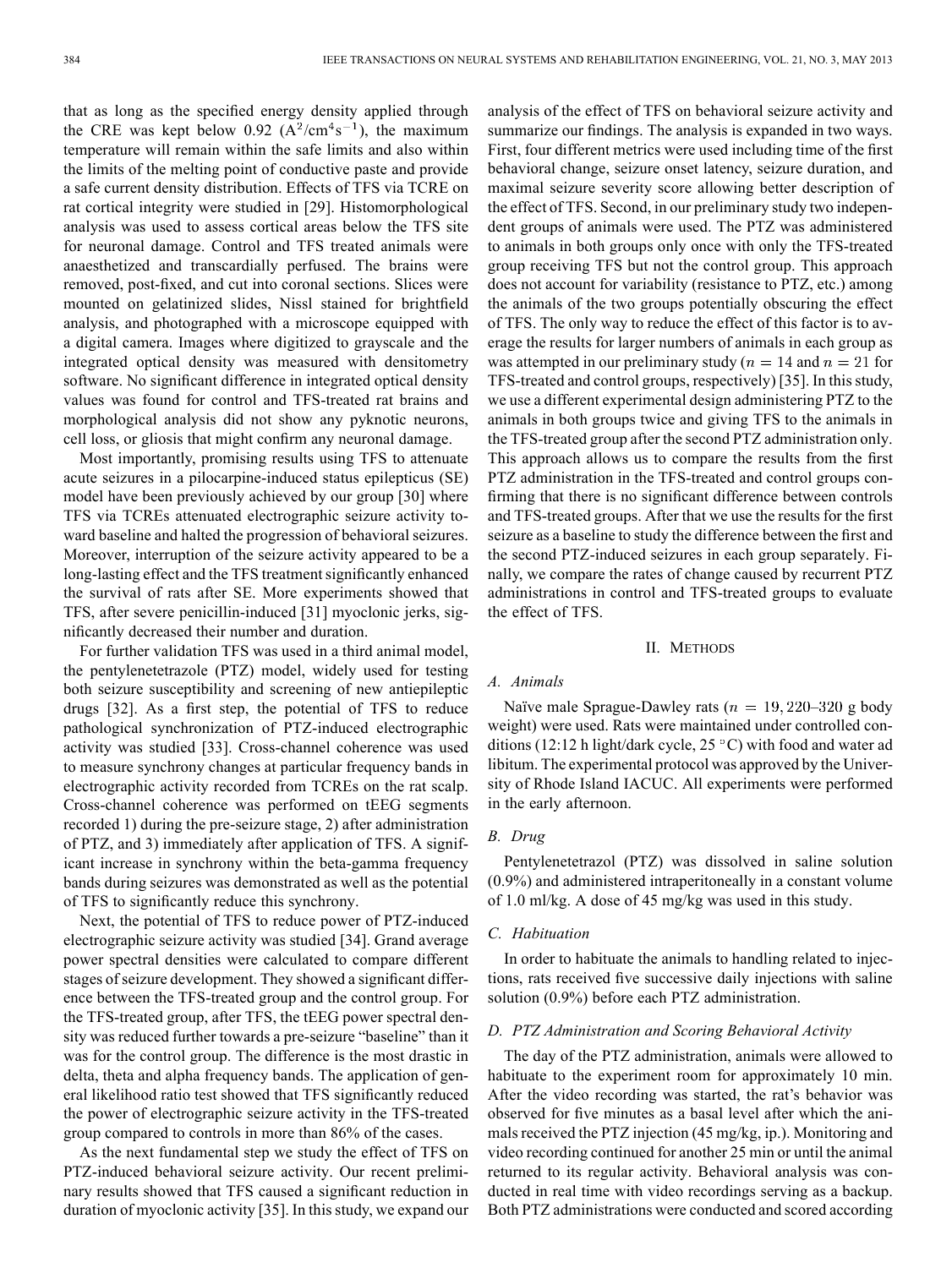

Fig. 1. Schematic representations of the tripolar concentric ring electrode (A) and the experimental setup (B). The TFS was applied between the outer ring and the central disc of electrode (s). Electrode (g) was the ground.

to the same protocol with the second administration performed one week after the first one.

To score seizure-related behavioral activity we used the following stages of the revised Racine's scale for PTZ-induced seizures in rats [36]:  $R = 0$ , no seizure activity;  $R = 1$ , sudden behavioral arrest and/or motionless staring;  $R = 2$ , myoclonic jerk (sudden and fast neck jerk);  $R = 3$ , clonic seizure in a sitting position;  $R = 4$ , clonic seizures while lying on the belly;  $R = 5$ , tonic-clonic seizure while lying on the belly;  $R = 6$ , tonic-clonic seizures while lying on the side and/or wild jumping.

Derived from these scores the following four metrics were established. 1) *Time of the first behavioral change* was defined as the time in seconds between PTZ administration and observation of the first behavioral manifestation: sudden behavioral arrest and/or motionless staring  $(R = 1)$  for at least 10 s or the first myoclonic jerk  $(R = 2)$ . 2) *Seizure onset latency* was defined as the time in seconds between PTZ administration and the moment the seizure reached stage  $R = 3$  or higher (clonic or tonic-clonic seizure). 3) *Seizure duration* was defined as the cumulative time in seconds the animal spent having a seizure corresponding to stages  $R = 3$  or higher (clonic or tonic-clonic seizure). 4) *Maximal seizure severity score* was defined as the highest  $R$  value for the animal.

#### *E. Electrode Attachment*

One day prior to the second administration of PTZ, the electrodes were attached to the rats scalp. Rats were anesthetized with a mixture of ketamine (80 mg/kg) and xylazine (12 mg/kg, ip). The rats scalp and the top of the neck were shaved and prepared with NuPrep abrasive gel (D. O. Weaver, Aurora, CO). Two custom-designed TCREs [24] with diameter equal to 1.0 cm were placed, one on the rat scalp and one on the top of the neck, using conductive paste (1 mm Ten20, Grass Technologies, West Warwick, RI) and fixed with dental acrylic (Pearson Lab. Supply, Sylmar, CA). The electrodes were made of gold-plated copper and each ring was 0.9 mm wide [Fig. 1(A)]. The rat was returned to its cage and allowed food and water ad libitum for approximately 24 h until the experimental procedure of second PTZ administration began.

As shown in Fig. 1(B), one TCRE that was used to stimulate primarily the cerebral cortex, was centered on the top of the head (s). The front edge of the electrode was placed near the site

that should be the bregma since we were not able to see it. An isolated ground electrode was attached on the top of the neck behind the ears (g) and used for impedance measurement only. To serve as ground all three recording surfaces of the TCRE (g) were shorted together [Fig. 1(B)]. These particular electrode locations were chosen due to size constraints and brain anatomy of adult rats. To allow reliable impedance measurements for the recording surfaces of TCRE (s) to the isolated ground (g) the distance between two TCREs should be kept small. Since fitting and fixing two 1.0 cm TCREs on the rat's head may be problematic the top of the neck provides a viable alternative for (g).

#### *F. TFS Administration*

First, the skin-to-electrode impedance was measured. If the outer ring and central disc skin-to-electrode impedance for the 1.0-cm-diameter electrode (s) to the isolated ground electrode (g) of Fig. 1 were less than 10 K $\Omega$ , then the rat was administered TFS  $(n = 9)$ . If this impedance was greater than 10 K $\Omega$  the rat was assigned to the control group  $(n = 10)$  not receiving TFS. Lower impedances for electrode (s) for the TFS-treated group ensured that the TFS would penetrate into the rat and not be dissipated over the high impedance. The skin-to-electrode impedance was rechecked at the end of the experiment.

After seizures were induced with PTZ the TFS-treated group received TFS (300 Hz, 50 mA, 200  $\mu$ s, biphasic square pulses for 2 min) after the first behavioral change was observed. TFS was administered between the outer ring and the central disc of electrode (s). The TFS pulses were generated by a custom-built stimulator that was controlled with a BS2P-24 microcontroller (Parallax Inc., Rocklin, CA).

Slight inconsistencies in TFS parameters occurred due to a problem with equipment resulting in 2 out of 9 TFS-treated rats receiving stimulation with up to an order of magnitude higher current (500 mA) for a few seconds. The higher current melted the conductive paste lowering its conductivity returning the current to the target range for the remainder of the stimulation duration.

## *G. Statistical Analysis*

All the statistical analysis was performed using Minitab (Minitab Inc., State College, PA). Two types of statistical tests were used for two separate tasks addressed in this study.

For the first task, evaluating the significant difference of the four behavioral activity metrics between control and TFS-treated groups for a seizure induced by the first PTZ administration, we used unpaired or "independent samples" tests: parametric two-sample Student's t-test (alternative hypothesis of sample means being not equal) and nonparametric Mann–Whitney test (alternative hypothesis of sample medians being not equal) [37]. Tests for independent samples were used in this case because the two samples to be compared represented two different groups of animals. An exception had to be made for the maximal seizure severity score because the maximal seizure severity score for the first PTZ administration in all the control group were equal to three. This caused an error in the Minitab implementation of Mann–Whitney test. The Kruskal–Wallis test, an extension of Mann–Whitney, was used instead in this case.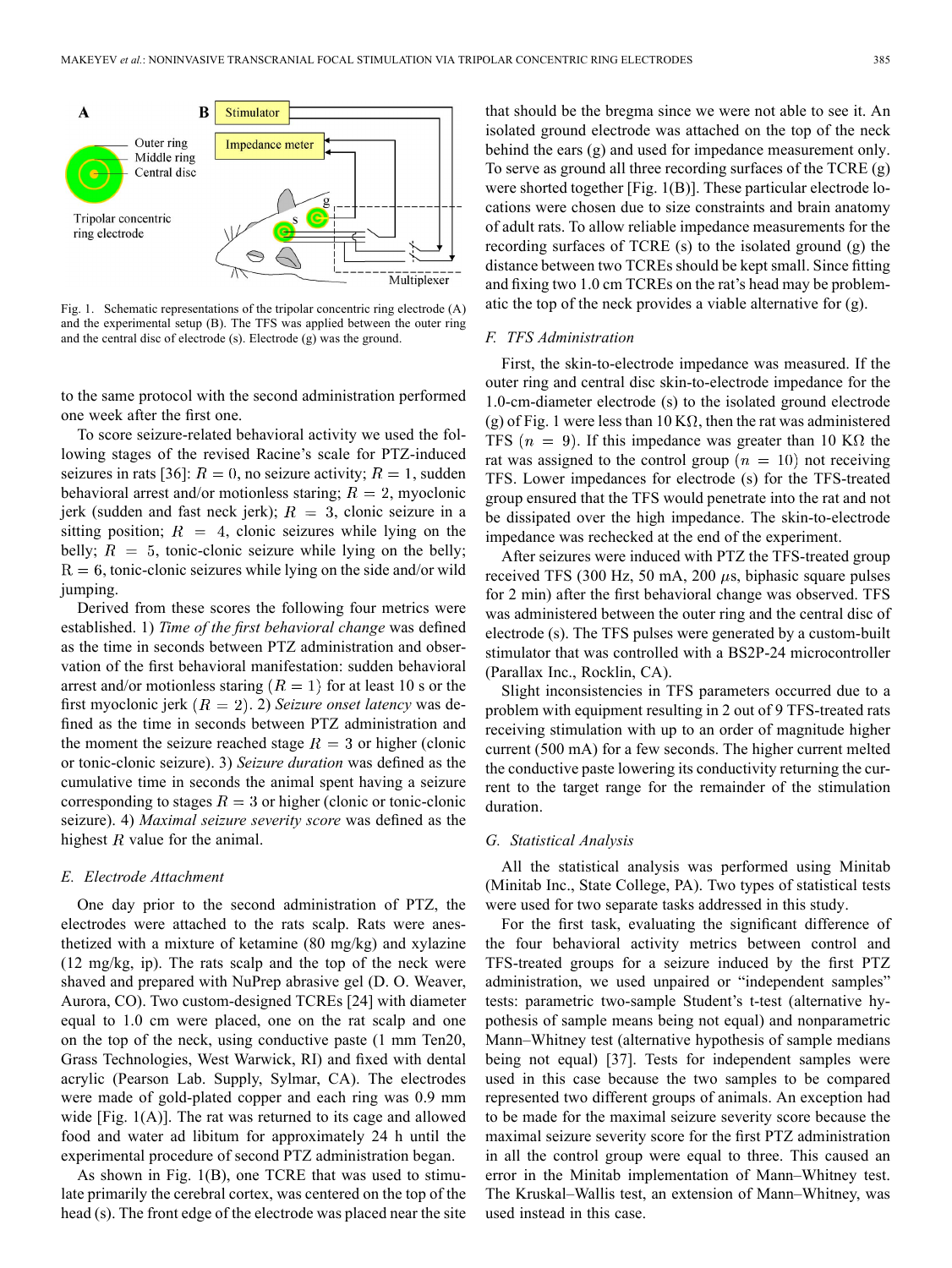

Fig. 2. Time of the first behavior change caused by first and second PTZ administrations in TFS-treated ( $n = 9$  for both administrations) and control groups  $(n = 10)$  for both administrations). There was a statistically significant difference in the time of first behavioral change for both TFS-treated (means of 106 s and 41 s,  $p = 0.012$ ) and control (means of 96 s and 45 s for first and second PTZ administrations, respectively,  $p = 0.016$ ) groups. Details on box plot form can be found in Section II-G

The second task was to evaluate if there was significant difference in four behavioral activity metrics between first and second PTZ-induced seizures in control and TFS-treated groups. We used paired or "dependent samples" tests: parametric paired t-test (alternative hypothesis of mean difference between two samples being not equal to 0) and nonparametric Wilcoxon signed-rank test (alternative hypothesis of median difference between two samples being not equal to 0) [37]. Tests for dependent samples were used in this case since the two samples compared were repeated measures on the same animals, i.e., they represented a single group of animals that has been tested twice.

The Ryan–Joiner (similar to Shapiro–Wilk) normality test was used for all the samples compared. For the first task, a parametric test was used only when both samples compared were normally distributed. Otherwise, a nonparametric test was used. For the second task, a parametric test was used only when the corresponding differences between pairs of samples compared were normally distributed for both control and TFS-treated groups. Otherwise a nonparametric test was used in both groups for consistency. The same exception as in the case of Mann–Whitney test had to be made for maximal seizure severity score since Ryan–Joiner test uses the correlation of sample order statistics (the sample values arranged in ascending order) with those of a normal distribution so samples whose values are all equal or contain few different values may produce erroneous results. The Anderson–Darling test that uses the sum of the weighted squared vertical distances between the normal cumulative distribution function and the sample cumulative frequency distribution is less sensitive to sample ordering and was used for maximal seizure severity score instead [38].

Some of the results obtained in this study are illustrated in Figs. 2–4 in the form of box plots (also called box-and-whisker plots) that are widely used to assess and compare sample distributions [39]. All these box plots follow a standard form [39]. The center line represents the sample median. The top



Fig. 3. Seizure onset latency caused by first and second PTZ administrations in TFS-treated ( $n = 8$  for both administrations, two animals never developed a seizure: one during the first PTZ administration and another during the second administration resulting in undefined seizure onset latency) and control groups  $(n = 10)$  for both administrations). Details on box plot form can be found in Section II-G.



Fig. 4. Seizure duration caused by first and second PTZ administrations in TFS-treated ( $n = 9$  and  $n = 7$  for first and second administrations, respectively) and control groups ( $n = 10$  and  $n = 8$  for first and second administrations, respectively). In both groups, two animals expired during the seizure caused by the second PTZ administration resulting in undefined seizure durations. Details on box plot form can be found in Section II-G.

and bottom of the box represent the third (75th percentile) and the first (25th percentile) quartiles, respectively. The upper and lower whisker limits are equal to the third quartile plus 1.5 times the interquartile range and the first quartile minus 1.5 times the interquartile range respectively where the interquartile range is equal to the difference between the third and the first quartiles. Finally, data points beyond the whiskers are marked as outliers using open circles.

## III. RESULTS

After five days of habituation to handling PTZ was administered to the rats and behavioral activity was assessed. One week later including five more days of habituation right before the procedure the rats were anesthetized and the electrodes were attached. On the following day the PTZ and the TFS, in the TFS-treated group, were administered. We found no significant difference in behavioral activity between the two groups after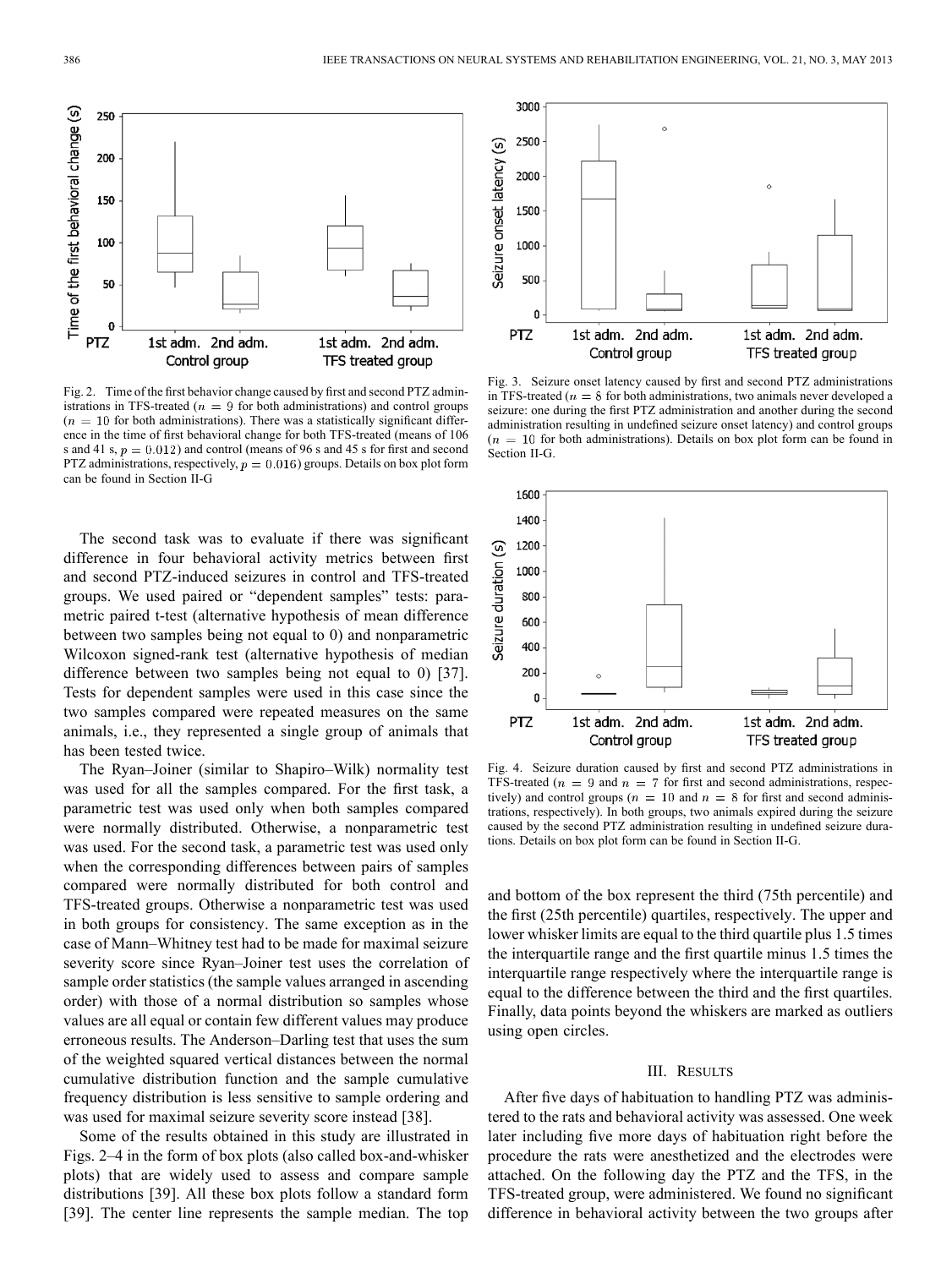the first PTZ administration. After the second PTZ administration there were some significant differences between the first and the second PTZ-induced seizures in both groups which are described below.

## *A. First PTZ Administration (Controls Versus TFS-Treated)*

Due to non-normally distributed data the nonparametric Mann–Whitney or Kruskal–Wallis tests were used to compare the results between the control and the TFS-treated groups.

*Time of the first behavioral change*. There was no statistically significant difference ( $p = 0.97$ ) in the time to the first behavioral change with a median of 88 s for the control group  $(n = 10)$  and 94 s for the TFS-treated group  $(n = 9)$ .

*Seizure onset latency*. There was no statistically significant difference ( $p = 0.188$ ) in the seizure onset latency with a median of 1673 s for the control group ( $n = 10$ ) and 132 s for the TFS-treated group ( $n = 8$ , one of the animals never developed a seizure even thought it presented a behavioral arrest resulting in undefined seizure onset latency and seizure duration and maximal seizure severity score both equal to 0).

*Seizure duration*. There was no statistically significant difference  $(p = 0.44)$  in seizure duration with a median of 38 s for the control group ( $n = 10$ ) and 46 s for the TFS-treated group  $(n = 9)$ .

*Maximal seizure severity score*. There was no statistically significant difference in maximal seizure severity score  $(p =$ 0.68) with a median equal to 3 for both control  $(n = 10)$  and TFS-treated  $(n = 9)$  groups.

## *B. Second PTZ Administration (Controls Vesrus Controls, TFS-Treated Versus TFS-Treated)*

For the normally distributed data, time of the first behavioral change, the parametric paired t-test was used to compare behavioral activity between the first and the second PTZ-induced seizure in the control and TFS-treated groups. The remaining data was non-normally distributed and the nonparametric Wilcoxon signed-rank test was used.

*Time of the first behavioral change*. The paired t-test showed a statistically significant difference in the time of first behavioral change for both the control ( $n = 10$ , means of 96 s and 45 s for first and second PTZ administrations, respectively,  $p = 0.016$ ) and TFS-treated ( $n = 9$ , means of 106 s and 41 s,  $p = 0.012$ ) groups. The corresponding box plots are presented in Fig. 2.

*Seizure onset latency*. There was a statistically significant difference in the seizure onset latency change for the control group  $(n = 10, \text{ medians of } 1673 \text{ s and } 85.5 \text{ s}, p = 0.019)$  and none for the TFS-treated group ( $n = 7$ , medians of 132 s and 89 s,  $p = 0.933$ ). For the TFS-treated group two animals never developed a seizure: one during the first PTZ administration and the other during the second PTZ administration resulting in undefined seizure onset latency and were excluded from paired testing. The corresponding box plots for unpaired data without any exclusions are presented in Fig. 3.

*Seizure duration*. There was a statistically significant difference in the seizure duration for the control group ( $n = 8$ , medians of 38.5 s and 255 s,  $p = 0.03$ ) and none for the TFS-treated group ( $n = 7$ , medians of 42 and 100 s,  $p = 0.052$ ). For each of control and TFS-treated groups two animals expired during

the second PTZ-induced seizure resulting in undefined seizure durations and were excluded from the paired testing. The corresponding box plots for unpaired data without any exclusions are presented in Fig. 4.

*Maximal seizure severity score*. There was a statistically significant difference in maximal seizure severity score for the control group ( $n = 10$ , medians of 3 and 6,  $p = 0.036$ ) and none for the TFS-treated group ( $n = 9$ , both medians equal to 3,  $p = 0.173$ .

#### IV. DISCUSSION

#### *A. Effect of TFS on Behavioral Seizure Activity*

The first step of this study was to establish that there was no significant difference between results obtained for control and TFS-treated groups for the first PTZ-induced seizure. Once we established there were no significant differences in behavioral activity from the first PTZ treatment (Results, Section III-A) the second step was to study the difference between the first and the second PTZ-induced seizures in each group separately. The same behavioral seizure activity metrics (seizure onset latency, time of the first behavioral change, duration of seizure, and maximal seizure severity score) were used in both cases. While there was no significant difference between the behavioral seizure activity for the first PTZ-induced seizure, time of the first behavioral change, was significantly different between the first and second PTZ-induced seizures for both groups. It should be noted that TFS would not have any effect on time of the first behavioral change since the TFS was not turned on until the first behavioral change was observed. Therefore, until the time of the first behavioral change both groups are treated the same and are not statistically different. This significant difference is reflected in the results (Section III-B) outlining the main finding of this study: while the general trend was the same in control and TFS-treated groups (mean/median decrease in time of the first behavioral change and seizure onset latency and increase in seizure duration and maximal seizure severity score) the difference was statistically significant for all four metrics of behavioral activity in the control group but only for time of first behavioral change, that could not have been affected by TFS in the TFS-treated group. The fact that there was no statistically significant change in three behavioral seizure activity metrics that could have been affected by TFS clearly suggests that TFS may have an anticonvulsant effect. If this difference between two groups was due to some factor other than TFS all four behavioral seizure activity metrics affected or not affected by TFS would have been likely to exhibit similar behavior.

#### *B. Potential Limitations of Current Study*

Discussion of two potential limitations of the current study is presented below.

First, it can be seen from the results presented in Section III-A for seizure onset latency and Fig. 3 that the animals in the control group had longer seizure onset delays overall than animals in the TFS-treated group for the first PTZ-induced seizure (medians of 1673 s and 132 s, respectively). Even though there was no statistically significant difference ( $p = 0.188$ ) between the two groups we found that there were some rats with short and long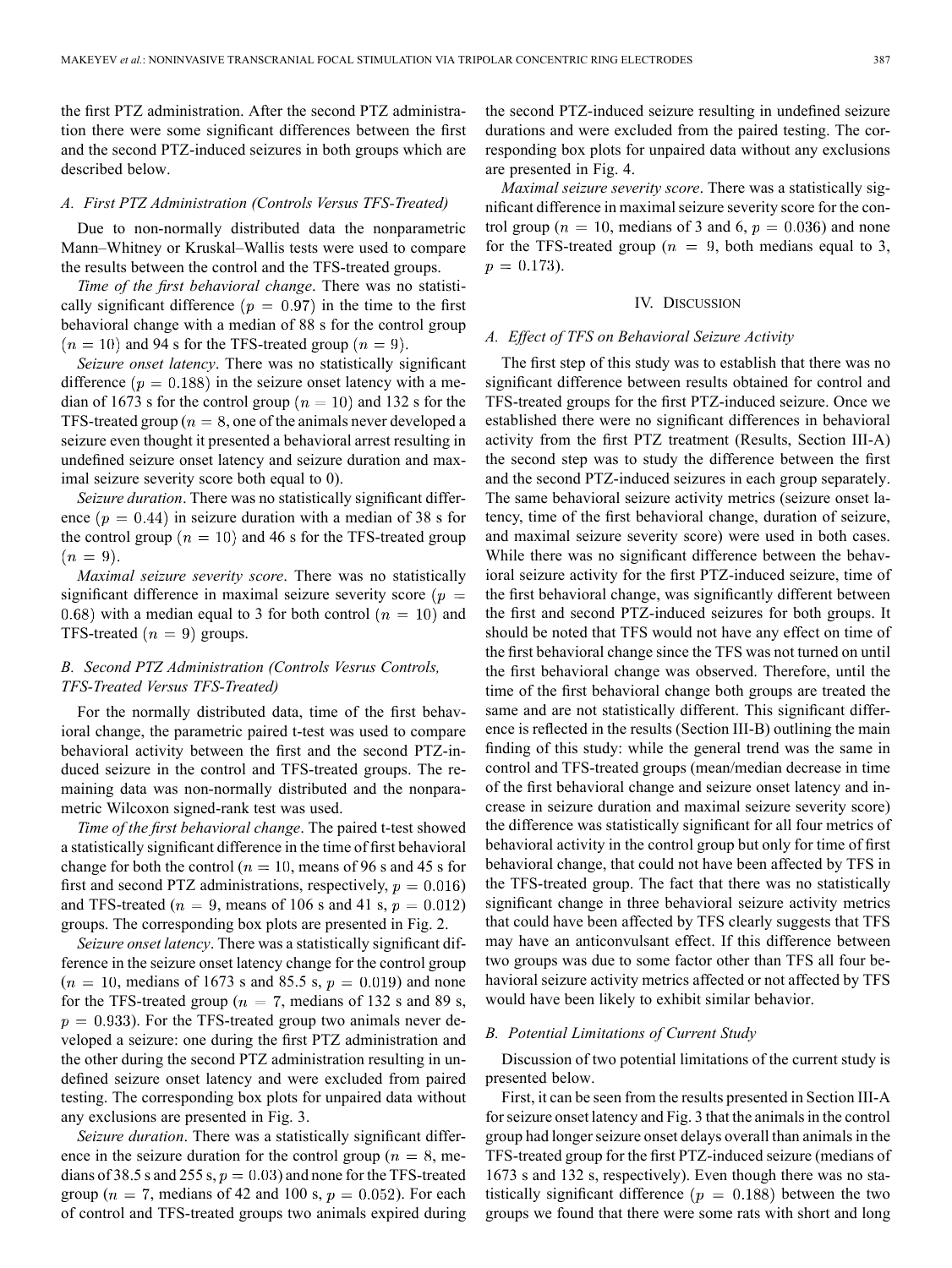seizure onset delays. It may be plausible to subdivide them further in future studies. In this study the only criteria for such division was based on skin-to-electrode impedance of the electrode (s). At the same time longer seizure onset delays in the control group suggest that animals in that group could have initially been less susceptible to PTZ than animals in the TFS-treated group. In this case the fact that median seizure onset latency of the second PTZ-induced seizure was shorter for the control group than for the TFS-treated group (Fig. 3, Section III-B) further suggests the anticonvulsant effect of TFS. Finally, even if the initial difference in median seizure onset latencies between the control and TFS-treated groups could have influenced the results presented in this study it would not have affected seizure duration and maximal seizure severity score.

Second, compared to seizure onset latency and maximal seizure severity score (Section III-B), the results of seizure duration analysis seem less conclusive with smaller difference in  $p$  values corresponding to tests for control and TFS-treated groups, respectively. This may be partially attributed to not using all the available data for paired testing. Two rats expired in each group during the second PTZ-induced seizure forcing us to exclude seizure duration data from four rats for the first PTZ administrations. The corresponding box plots for the complete data, with no exclusions related to paired testing, presented in Fig. 4 clearly suggests there is significant difference in results between the two PTZ administrations for the control group and no such difference for TFS-treated group. Unpaired Mann–Whitney test was applied to these unpaired data to further confirm the statistically significant difference in the seizure duration for the control group ( $n = 10$  and  $n = 8$  for the first and second PTZ administrations, respectively, medians of 38 and 255 s,  $p = 0.002$ ) and no such difference for the TFS treated group ( $n = 9$  and  $n = 7$ , respectively, medians of 46 and 100 s,  $p = 0.169$ ).

# *C. Recurrent PTZ Administrations and Selection of Validation Approach*

The effect of recurrent administrations of PTZ producing a gradual increase in the seizure intensity is well established and used for the development of PTZ-induced kindling in rats [40]–[43]. Recurrent intraperitoneal administration of doses equal to 30 mg/kg [40], 35 mg/kg [41], and 40 mg/kg [42], [43], comparable to the dose used in the current study (45 mg/kg), were shown to produce progressive sensitization to the convulsive effect of PTZ. Due to this sensitization it would be difficult to reliably evaluate the effect of TFS using the same animals first as a part of the TFS-treated group and then as a control or vice versa. Even though such an approach allows for a within-subject comparison it also convolutes the effect of TFS with the increased sensitivity to PTZ. This sensitization along with the possible obscuring/masking of PTZ tolerance when using a single PTZ administration on two separate groups of animals (Section I) further justifies the validation approach used in this study. We used two PTZ administrations on two groups of animals with comparisons evaluating the effect of TFS being drawn between the first and the second PTZ administrations in control and TFS-treated groups separately to overcome these limitations.

# *D. Other Noninvasive/Minimally Invasive Electromagnetic Brain Stimulation Techniques*

It was found that noninvasive electrical stimulation via ear bars captured penicillin-induced seizures in rats [44]. They applied electrical stimulation to cause seizures in hopes of controlling seizures. The electrical stimulation also caused strong tonic activity in contrast to what we observe with TFS. Cathodal tDCS, applied on the skull of rats, was found to significantly alter the threshold localized seizure activity (TLS) induced with a transcranial cortical ramp-stimulation model of focal epilepsy [45]. They found significant differences in the TLS, due to 30 min of tDCS applied on the cranium prior to ramp-stimulation, which lasted up to 90 min after stopping the tDCS. We have not tested TFS on the transcranial cortical ramp-stimulation model of focal epilepsy however we have found similar long lasting effects on PTZ-induced seizures in [35] and in this study with TFS significantly attenuating behavioral seizure activity and preventing its return. Cathodal tDCS has also been applied on the skull after inducing pilocarpine-induced status epilepticus in immature rats [46]. In [46], they found reductions in cell loss, cognitive impairment, and frequency of convulsions. However, they do not report how they stopped the status epilepticus, whether they used an anticonvulsant or let it continue. The tDCS was applied for two consecutive weeks starting two days after the termination of status epilepticus [46]. In contrast we applied TFS for one minute on the scalp 5 min after the onset of pilocarpine-induced status epilepticus, and reapplied 5 min later if there did not appear to be a favorable response [30]. The TFS stopped or reduced electrographic and behavioral activity and was also long lasting [30]. Finally, tDCS has also been applied to PTZ-induced seizures in rats. In [47], anodal and cathodal tDCS initiated immediately after PTZ injection and continued for 120 min at 2 mA significantly reduced seizure-induced expression of c-Fos, a marker of excessive neuronal activation, in hippocampus and neocortex of seizing young rats. The PTZ-induced seizure model has also been used for assessment of reduction of behavioral seizure activity using TMS in rats [48], [49]. In [48], a significant increase in latency to PTZ-induced myoclonic and tonic-clonic behavioral activity due to 0.5 Hz repeated TMS (rTMS) has been reported. In [49], rTMS at frequencies of 0.5 and 0.75 Hz, manually triggered by the onset of EEG seizure activity, reduced the duration of individual PTZ-induced seizures. In contrast, in our studies we administered TFS after the first MJ [30], [31], [33]–[35] rather than immediately after administering PTZ [47], before administering PTZ [48], or after the first electrographic signs of seizures [49] and found a significant reduction in the total duration of behavioral PTZ-induced MJs due to TFS [35] as well as significant reduction of behavioral seizure activity due to recurrent PTZ administrations shown in the current study. In summary, there are no direct comparisons for TFS seizure control. However, we show results that are in line with other reports.

## *E. Summary and Future Work*

Taken together with previous effects observed by our group with models of status epilepticus induced by pilocarpine [30] and penicillin [31] as well as the reduction of pathological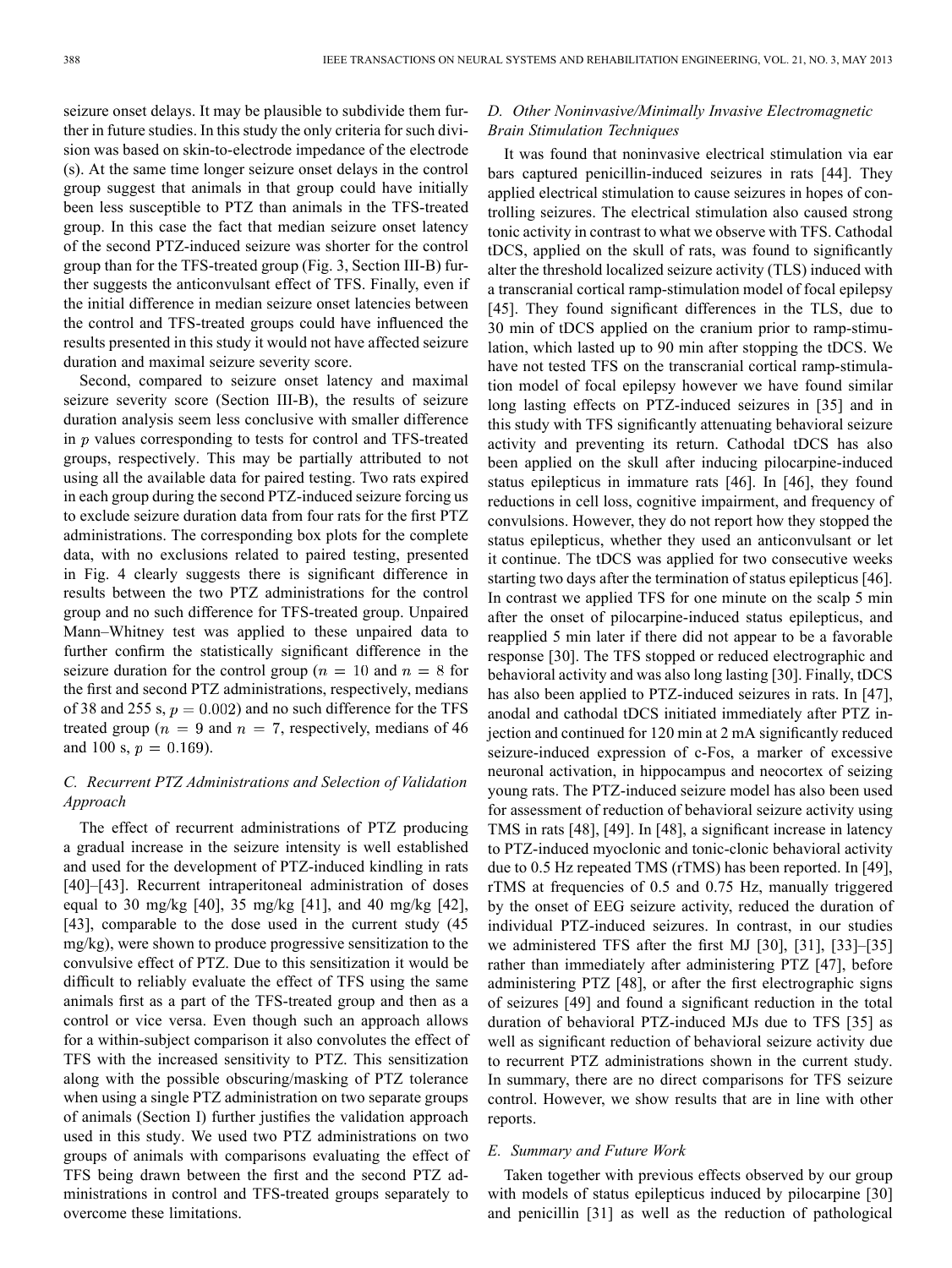synchronization [33] and power [34] of PTZ-induced electrographic seizure activity and the PTZ-induced behavioral activity presented in this study indicate that the seizure control achieved with noninvasive TFS is applicable to diverse acute seizure models. These results also suggest that TFS may have the potential to be a viable noninvasive therapy for intractable epilepsy. Directions of future work include testing different stimulation parameters for optimal efficacy of the TFS, determining the specific mechanisms of action of TFS via TCREs, and investigating how the results in rats may translate to human epilepsy.

#### **REFERENCES**

- [1] J. W. Sander, "The epidemiology of epilepsy revisited," *Curr. Oppin. Neurol.*, vol. 16, no. 2, pp. 165–170, 2003.
- [2] P. Kwan and M. J. Brodie, "Early identification of refractory epilepsy," *N. Engl. J. Med.*, vol. 342, no. 5, pp. 314–319, 2000.
- [3] N. Pouratian, D. L. Reames, R. Frysinger, and W. J. Elias, "Comprehensive analysis of risk factors for seizures after deep brain stimulation surgery," *J. Neurosurg.*, vol. 115, no. 2, pp. 310–315, 2011.
- [4] S. Chabardes, P. Kahane, L. Minotti, A. Koudsie, E. Hirsch, and A. L. Benabid, "Deep brain stimulation in epilepsy with particular reference to the subthalamic nucleus," *Epileptic Disord.*, vol. 4, pp. 83–93, 2002.
- [5] K. Vonck, P. Boon, E. Achten, J. De Reuck, and J. Caemaert, "Longterm amygdalohippocampal stimulation for refractory temporal lobe epilepsy," *Ann. Neurol.*, vol. 52, no. 5, pp. 556–565, 2002.
- [6] J. Kerrigan, B. Litt, R. Fisher, S. Cranstoun, J. Frence, D. Blum, M. Dichter, A. Shetter, G. Baltuch, J. Jaggi, S. Krone, M. Brodie, M. Rise, and N. Graves, "Electrical stimulation of the anterior nucleus of the thalamus for the treatment of intractable epilepsy," *Epilepsia*, vol. 45, no. 4, pp. 346–354, 2004.
- [7] N. Usui, S. Maesawa, Y. Kajita, O. Endo, S. Takebayashi, and J. Yoshida, "Suppression of secondary generalization of limbic seizures by stimulation of subthalamic nucleus in rats," *J. Neurosurg.*, vol. 102, pp. 1122–1129, 2005.
- [8] F. Velasco, J. D. Carrillo-Ruiz, F. Brito, M. Velasco, A. L. Velasco, I. Marquez, and R. Davis, "Double-blind, randomized controlled pilot study of bilateral cerebellar stimulation for treatment of intractable motor seizures," *Epilepsia*, vol. 46, no. 7, pp. 1071–1081, 2005.
- [9] E. Kossoff, E. Ritzl, J. Politsky, A. Murro, J. Smith, R. Duckrow, D. Spencer, and G. Bergey, "Effect of an external responsive neurostimulator on seizures and electrographic discharges during subdural electrode monitoring," *Epilepsia*, vol. 45, no. 12, pp. 1560–1567, 2004.
- [10] J. Goodman, R. Berger, and T. Theng, "Preemptive low-frequency stimulation decreases the incidence of amygdale-kindled seizures," *Epilepsia*, vol. 46, no. 1, pp. 1–7, 2005.
- [11] E. Ben-Menachem, R. Manon-Espaillat, R. Ristanovic, B. J. Wilder, H. Stefan, W. Mirza, W. B. Tarver, and J. F. Wernicke, "Vagus nerve stimulation therapy for treatment of partial seizures, 1: A controlled study of effect on seizures," *Epilepsia*, vol. 35, pp. 616–626, 1994.
- [12] "A randomized controlled trial of chronic vagus nerve stimulation for treatment of medically intractable seizures," *Neurology*, vol. 45, no. 2, pp. 224–30, Feb. 1995, The vagus nerve stimulation study group.
- [13] A. Handforth, C. DeGiorgio, and S. Schachter, "Vagus nerve stimulation therapy for partial-onset seizures: A randomized active-control trial," *Neurology*, vol. 51, pp. 48–55, 1998.
- [14] M. S. George, H. A. Sackeim, A. J. Rush, L. B. Marangell, Z. Nahas, M. M. Husain, S. Lisanby, T. Burt, J. Goldman, and J. C. Ballenger, "Vagus nerve stimulation: A new tool for brain research and therapy," *Biol. Psychiatry*, vol. 47, no. 4, pp. 287–295, 2000.
- [15] R. V. Patwardhan, B. Stong, E. M. Bebin, J. Mathisen, and P. A. Grabb, "Efficacy of vagal nerve stimulation in children with medically refractory epilepsy," *Neurosurgery*, vol. 47, no. 6, pp. 1353–1357, 2000.
- [16] E. E. Fanselow, A. P. Reid, and M. A. L. Nicolelis, "Reduction of pentylenetetrazole-induced seizure activity in awake rats by seizure-triggered trigeminal nerve stimulation," *J. Neurosci.*, vol. 20, pp. 8160–8168, 2000.
- [17] C. M. DeGiorgio, D. A. Shewmon, and T. Whitehurst, "Trigeminal nerve stimulation for epilepsy," *Neurology*, vol. 61, pp. 421–422, 2003.
- [18] E. Wassermann, "Risk and safety of repetitive transcranial magnetic stimulation: Report and suggested guidelines from the international workshop on the safety of repetitive transcranial magnetic stimulation, June 5–7, 1996," *Electroencephalogr. Clin. Neurophysiol.*, vol. 108, pp. 1–16, 1998.
- [19] M. Hallett, "Transcranial magnetic stimulation: A revolution in clinical neurophysiology," *J. Clin. Neurophysiol.*, vol. 19, no. 4, pp. 253–254, 2002.
- [20] W. H. Theodore, K. Hunter, R. Chen, F. Vega-Bermudez, B. Boroojerdi, P. Reeves-Tyer, K. Werhahn, K. R. Kelley, and L. Cohen, "Transcranial magnetic stimulation for the treatment of seizures: A controlled study," *Neurology*, vol. 59, no. 4, pp. 560–562, 2002.
- [21] C. A. Tassinari, M. Cincotta, G. Zaccara, and R. Michelucci, "Transcranial magnetic stimulation and epilepsy," *Clin. Neurophysiol.*, vol. 114, pp. 777–798, 2003.
- [22] F. Fregni, S. Thome-Souza, M. A. Nitsche, S. D. Freedman, K. D. Valente, and A. Pascual-Leone, "A controlled clinical trial of cathodal DC polarization in patients with refractory epilepsy," *Epilepsia*, vol. 47, no. 2, pp. 335–342, 2006.
- [23] W. Theodore and R. Fisher, "Brain stimulation for epilepsy," *Lancet*, vol. 3, no. 2, pp. 111–118, 2004.
- [24] W. Besio, K. Koka, R. Aakula, and W. Dai, "Tri-polar concentric electrode development for high resolution EEG Laplacian electroencephalography using tri-polar concentric ring electrodes," *IEEE Trans. Biomed. Eng.*, vol. 53, no. 5, pp. 926–933, May 2006.
- [25] W. Besio, R. Aakula, K. Koka, and W. Dai, "Development of a tri-polar concentric ring electrode for acquiring accurate Laplacian body surface potentials," *Ann. Biomed. Eng.*, vol. 34, no. 3, pp. 426–435, Mar. 2006.
- [26] K. Koka and W. Besio, "Improvement of spatial selectivity and decrease of mutual information of tri-polar concentric ring electrodes,' *J. Neurosci. Methods*, vol. 165, pp. 216–222, Sep. 2007.
- [27] J. D. Wiley and J. G. Webster, "Analysis and control of the current distribution under circular dispersive electrodes," *IEEE Trans. Biomed. Eng.*, vol. 29, no. 5, pp. 381–385, May 1982.
- [28] W. G. Besio, V. Sharma, and J. Spaulding, "The effects of concentric ring electrode electrical stimulation on rat skin," *Ann. Biomed. Eng.*, vol. 38, no. 3, pp. 1111–1118, Mar. 2010.
- [29] S. Mucio-Ramirez, O. Makeyev, X. Liu, M. Leon-Olea, and W. Besio, "Cortical integrity after transcutaneous focal electrical stimulation via concentric ring electrodes," presented at the Neuroscience 2011: Soc. Neurosci. Annu. Meet., Washington, DC, Nov. 12–16, 2011.
- [30] W. Besio, K. Koka, and A. Cole, "Effects of noninvasive transcutaneous electrical stimulation via concentric ring electrodes on pilocarpine-induced status epilepticus in rats," *Epilepsia*, vol. 48, no. 12, pp. 2273–2279, Dec. 2007.
- [31] W. G. Besio, K. Koka, K. S. Gale, and A. V. Medvedev, "Preliminary data on anticonvulsant efficacy of transcutaneous electrical stimulation via novel concentric ring electrodes," in *Adv. Appl. Technol. Epilepsy: CIMIT/NIO Epilepsy Innovation Summit, Epilepsy Behav.*, Boston, MA, May 2008, 2009, vol. 16, pp. 3–46.
- [32] M. Sarkisian, "Overview of the current animal models for human seizure and epileptic disorders," *Epilepsy Behavior*, vol. 2, pp. 201–216, Jun. 2001.
- [33] W. Besio, X. Liu, L. Wang, A. Medvedev, and K. Koka, "Transcutaneous electrical stimulation via concentric ring electrodes reduced pentylenetetrazole-induced synchrony in beta and gamma bands in rats," *Int. J. Neural Syst.*, vol. 21, no. 2, pp. 139–149, Apr. 2011.
- [34] O. Makeyev, X. Liu, K. Koka, S. M. Kay, and W. G. Besio, "Transcranial focal stimulation via concentric ring electrodes reduced power of pentylenetetrazole-induced seizure activity in rat electroencephalogram," in *Proc. 33rd Annu. Int. Conf. IEEE EMBS*, Boston, 2011, pp. 7560–7563.
- [35] W. G. Besio, K. S. Gale, and A. Medvedev, "Possible therapeutic effects of trancutaneous electrical stimulation via concentric ring electrodes," in *Xth Workshop Neurobiol. Epilepsy (WONOEP 2009), Epilepsia*, 2010, vol. 51, no. 3, pp. 85–87.
- [36] A. Lüttjohann, P. F. Fabene, and G. van Luijtelaar, "A revised racine's scale for PTZ-induced seizures in rats," *Physiol. Behav.*, vol. 98, no. 5, pp. 579–586, 2009.
- [37] D. C. Montgomery*, Design and Analysis of Experiments*. Hoboken, NJ: Wiley, 2004, ch. 2.
- [38] N. M. Razali and Y. B. Wah, "Power comparisons of Shapiro-Wilk, Kolmogorov-Smirnov, Lilliefors and Anderson-Darling tests," *J. Stat. Model. Analytics*, vol. 2, no. 1, pp. 21–33, 2011.
- [39] M. Frigge, D. C. Hoaglin, and B. Iglewicz, "Some implementations of the boxplot," *Amer. Stat.*, vol. 43, no. 1, pp. 50–54, 1989.
- [40] M. Corda, M. Orlandi, D. Lecca, G. Carboni, V. Frau, and O. Giorgi, "Pentylenetetrazol-induced kindling in rats: Effect of GABA function inhibitors," *Pharmacol. Biochem. Behav.*, vol. 40, no. 2, pp. 329–333, 1991.
- [41] J. Szyndler *et al.*, "Effects of pentylenetetrazol-induced kindling of seizures on rat emotional behavior and brain monoaminergic systems," *Pharmacol. Biochem. Behav.*, vol. 73, no. 4, pp. 851–861, 2002.